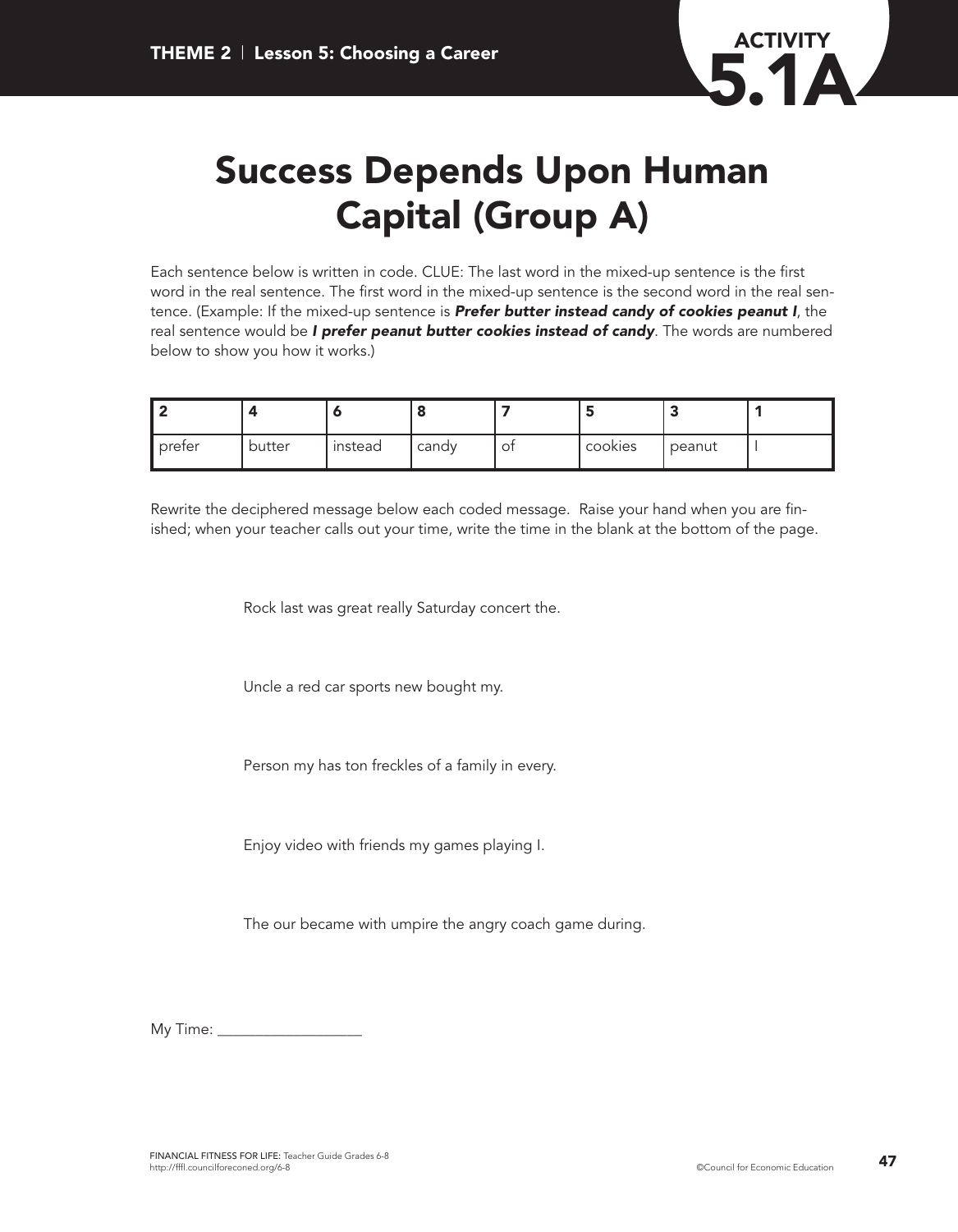## **Success Depends Upon Human Capital (Group B)**

Each sentence below is written in code. Figure out the code and decipher the sentences. Rewrite the deciphered sentence below each coded sentence. Raise your hand when you are finished; when your teacher calls out your time, write it in the blank at the bottom of the page.

Rock last was great really Saturday concert the.

Uncle a red car sports new bought my.

Person my has ton freckles of a family in every.

Enjoy video with friends my games playing I.

The our became with umpire the angry coach game during.

My Time: \_\_\_\_\_\_\_\_\_\_\_\_\_\_\_\_\_\_\_

**ACTIVITY**

**5.1B**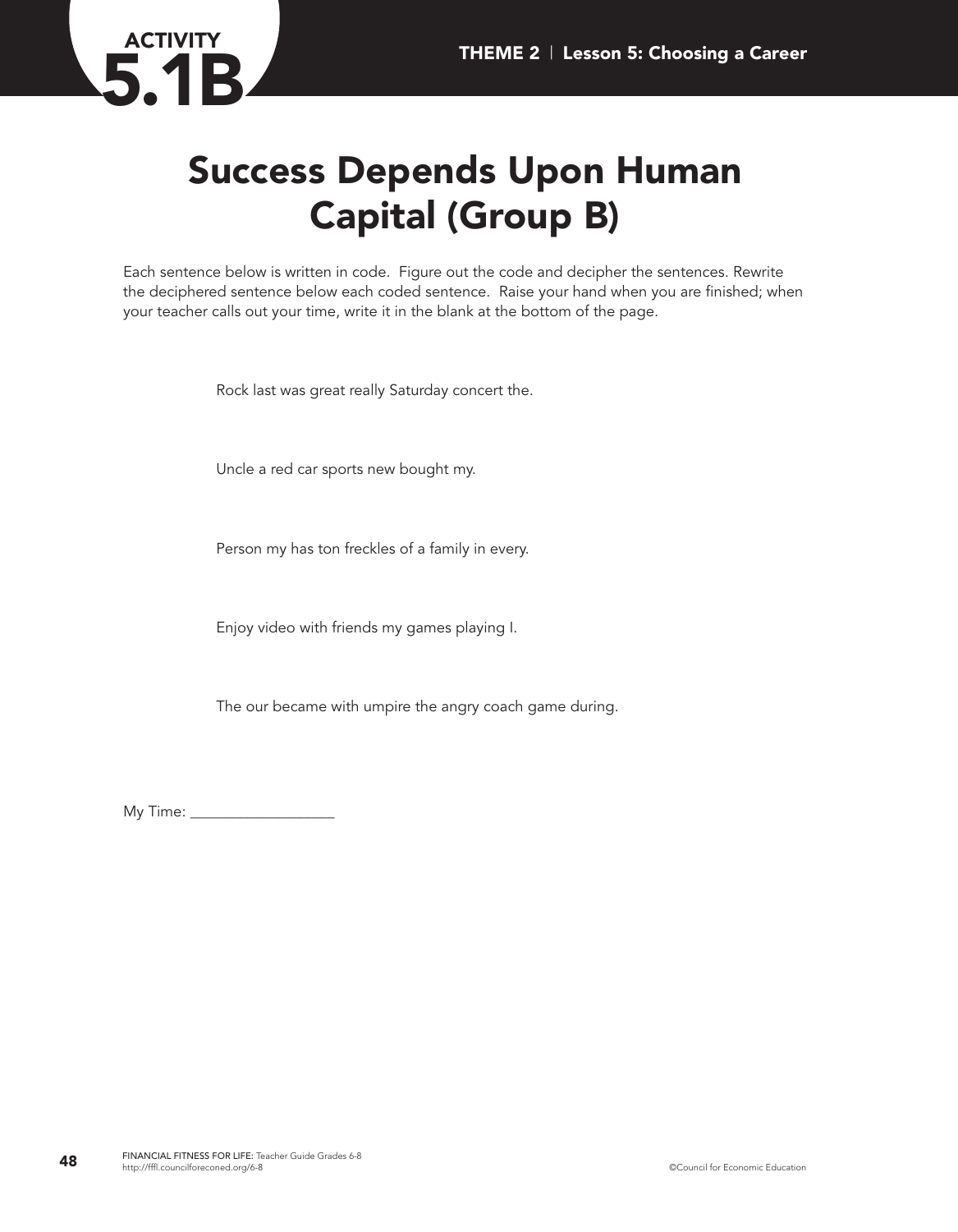

## **Success Depends Upon Human Capital (Group A)**

Each sentence below is written in code. CLUE: The last word in the mixed-up sentence is the first word in the real sentence. The first word in the mixed-up sentence is the second word in the real sentence. (Example: If the mixed-up sentence is *Prefer butter instead candy of cookies peanut I*, the real sentence would be *I prefer peanut butter cookies instead of candy*. The words are numbered below to show you how it works.)

| ∥ preter | butter | instead | candy | O1 | cookies | peanut |  |
|----------|--------|---------|-------|----|---------|--------|--|

Rewrite the deciphered message below each coded message. Raise your hand when you are finished; when your teacher calls out your time, write the time in the blank at the bottom of the page.

My bakes the house delicious smells whole bread mom when.

The near house is new field soccer a there my park at.

Garage cluttered old and mowers lawn bikes with is our.

The grade our wore tuxedo a principal dance eighth at.

Science learned to hydrogen oxygen and separate how we in.

My Time: \_\_\_\_\_\_\_\_\_\_\_\_\_\_\_\_\_\_\_